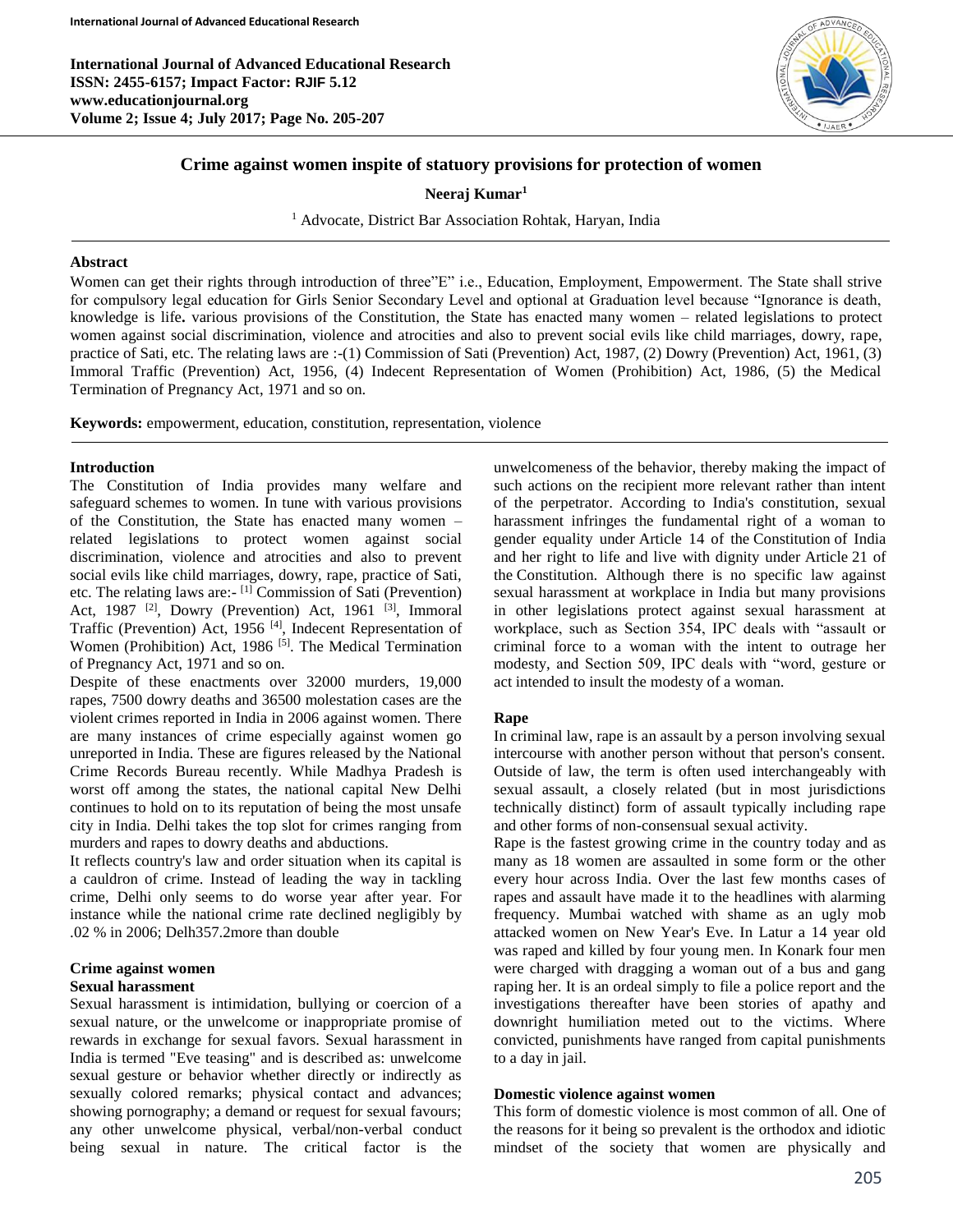emotionally weaker than the males. Though women today have proved themselves in almost every field of life affirming that they are no less than men, the reports of violence against them are much larger in number than against men. The possible reasons are many and are diversified over the length and breadth of the country. According to United Nation Population Fund Report, around two-third of married Indian women are victims of domestic violence and as many as 70 per cent of married women in India between the age of 15 and 49 are victims of beating, rape or forced sex. In India, more than 55 percent of the women suffer from domestic violence, especially in the states of Bihar, U.P., M.P. and other northern states.

The most common causes for women stalking and battering include dissatisfaction with the dowry and exploiting women for more of it, arguing with the partner, refusing to have sex with him, neglecting children, going out of home without telling the partner, not cooking properly or on time, indulging in extra marital affairs, not looking after in-laws etc. In some cases infertility in females also leads to their assault by the family members. The greed for dowry, desire for a male child and alcoholism of the spouse are major factors of domestic violence against women in rural areas. There have been gruesome reports of young bride being burnt alive or subjected to continuous harassment for not bringing home the amount of demanded dowry. Women in India also admit to hitting or beating because of their suspicion about the husband's sexual involvement with other women. The Tandoor Murder Case of Naina Sahni in New Delhi in the year 1995 is one such dreadful incident of a woman being killed and then burnt in a Tandoor by his husband. This incidence was an outcome of suspicion of extra marital affairs of Naina Sahni which led to marital discord and domestic violence against her.

In urban areas there are many more factors which lead to differences in the beginning and later take the shape of domestic violence. These include - more income of a working woman than her partner, her absence in the house till late night, abusing and neglecting in-laws, being more forward socially etc. Working women are quite often subjected to assaults and coercion sex by employees of the organization. At times, it could be voluntary for a better pay and designation in the office.

Violence against young widows has also been on a rise in India. Most often they are cursed for their husband's death and are deprived of proper food and clothing. They are not allowed or encouraged for remarriage in most of the homes, especially in rural areas. There have been cases of molestation and rape attempts of women by other family members in nuclear families or someone in the neighborhood. At times, women are even sexually coerced by their partner themselves against their will. They are brutally beaten and tortured for not conceiving a male child. Incidents like, ripping off a woman's womb for killing the female fetus when she disagrees for abortion have also come to light especially in rural areas. Female foeticide and female infanticide continue to be a rising concern.

Also as expressed by Rebecca J. Burns in the following lines, "When I am asked why a woman doesn't leave abuser I say: Women stay because the fear of leaving is greater than the fear of staying. They will leave when the fear of staying is greater than the fear of leaving." A common Indian house wife has a

tendency to bear the harassment she is subjected to by her husband and the family. One reason could be to prevent the children from undergoing the hardships if she separates from the spouse. Also the traditional and orthodox mindset makes them bear the sufferings without any protest.

Other forms of physical abuse against women include slapping, punching, grabbing, burdening them with drudgery, public humiliation and the neglect of their health problems. Some of the other forms of psychological torment against them could be curtailment of their rights to self-expression and curbing the freedom to associate with the natal family and friends.

# **Laws against domestic violence**

In 1983, domestic violence was recognised as a specific criminal offence by the introduction of section 498-A into the Indian Penal Code. This section deals with cruelty by a husband or his family towards a married woman. Four types of cruelty are dealt with by this law conduct that is likely to drive a woman to suicide, conduct which is likely to cause grave injury to the life, limb or health of the woman, harassment with the purpose of forcing the woman or her relatives to give some property, or harassment because the woman or her relatives is unable to yield to demands for more money or does not give some property.

The punishment is imprisonment for upto three years and a fine. The complaint against cruelty need not be lodged by the person herself. Any relative may also make the complaint on her behalf.Section 498-A of the Indian Penal Code covers dowry-related harassment. As with other provisions of criminal law, a woman can use the threat of going to court to deter this kind of harassment. The Indian Penal Code also addresses dowry deaths in section 304-B. If a woman dies of "unnatural causes" within seven years of marriage and has been harassed for dowry before her death, the Courts will assume that it is a case of dowry death. The husband or inlaws will then have to prove that their harassment was not the cause of her death. A dowry death is punishable by imprisonment of at least seven years. When filing an FIR (First Hand Report), in a case where a woman is suspected to have been murdered after a history of torture due to dowry demands, the complaint should be filed under section 304-B rather than under section 306, which deals with abetment to suicide. Section 306 should be invoked when a woman commits suicide because of dowry-related harassment. Under gone some form of female genital mutilation and suffer from its adverse health effects.

# **Son preference**

Son preference affects women in many countries, particularly in Asia. Its consequences can be anything from foetal or female infanticide to neglect of the girl child over her brother in terms of such essential needs as nutrition, basic health care and education. In China and India, some women choose to terminate their pregnancies when expecting daughters but carry their pregnancies to term when expecting sons.

According to reports from India, genetic testing for sex selection has become a booming business, especially in the country's northern regions. Indian gender-detection clinics drew protests from women's groups after the appearance of advertisements suggesting that it was better to spend \$38 now